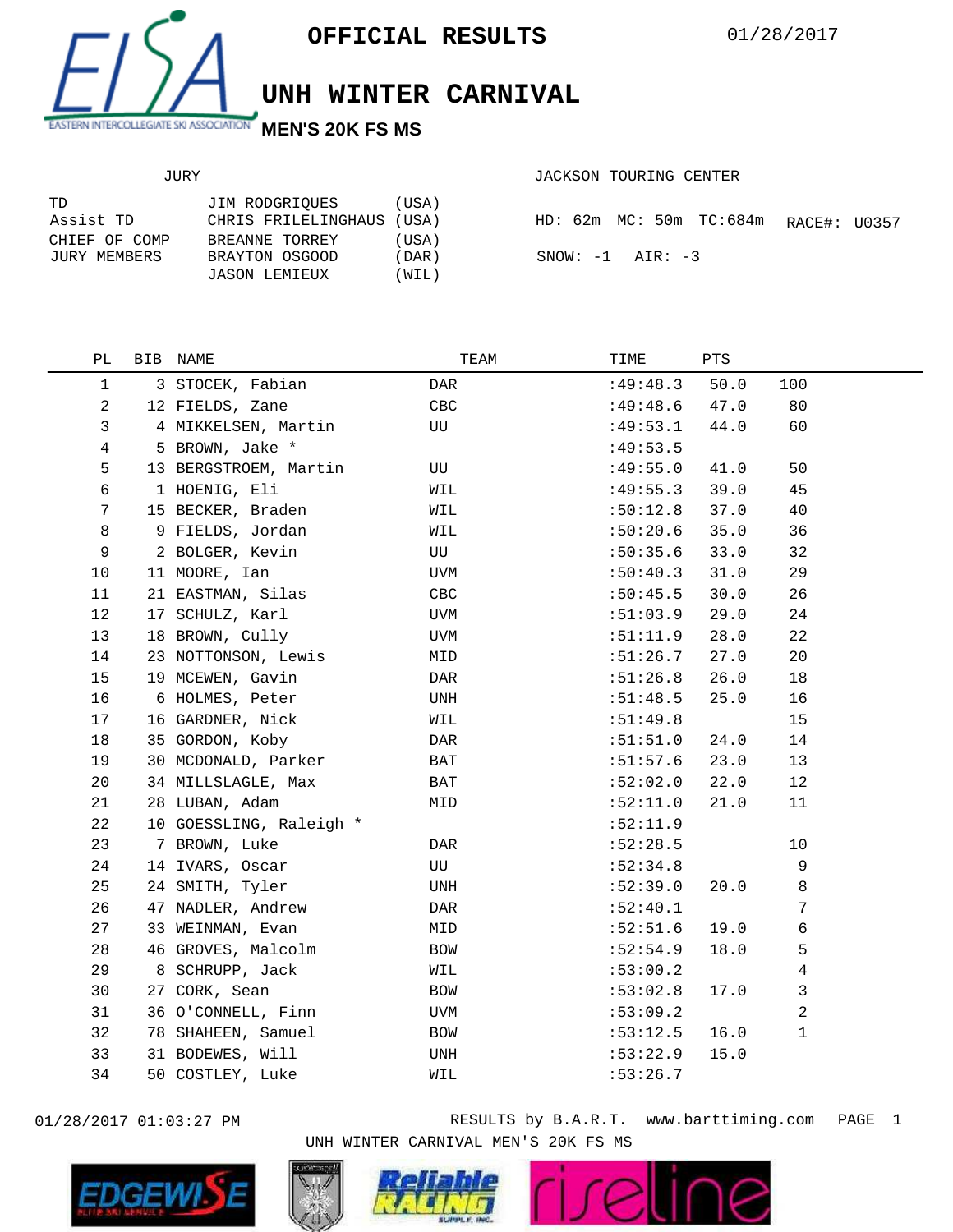| PЬ | BIB | NAME                      | TEAM       | TIME      | PTS  |  |
|----|-----|---------------------------|------------|-----------|------|--|
| 35 |     | 26 TAKAGI-ATILANO, Paolo  | DAR        | :53:27.4  |      |  |
| 36 |     | 32 HESS, Gavin            | UNH        | :53:27.9  |      |  |
| 37 |     | 43 ADICOFF, Jake          | BOW        | :53:31.1  |      |  |
| 38 |     | 49 SWOMLEY, Calvin        | SLU        | :53:36.5  | 14.0 |  |
| 39 |     | 73 HALL, Carter           | CBC        | :53:38.5  | 13.0 |  |
| 40 |     | 52 LIPHART, Ian           | CBC        | :53:38.6  |      |  |
| 41 |     | 67 GOSTOUT, Christian     | BOW        | :53:39.7  |      |  |
| 42 |     | 63 GREEN, Connor          | HAR        | :54:01.9  | 12.0 |  |
| 43 |     | 25 HARMEYER, Henry        | UVM        | :54:13.6  |      |  |
| 44 |     | 29 HOUTSMA, Graham        | BAT        | :54:14.1  | 11.0 |  |
| 45 |     | 53 MEYER, Ian             | HAR        | :54:28.3  | 10.0 |  |
| 46 |     | 45 LALIBERTE, Torin       | SMC        | :54:28.5  | 9.0  |  |
| 47 |     | 42 VOLZ, Jacob            | MID        | :54:35.9  |      |  |
| 48 |     | 59 GOLDBERG, Zach *       | DAR        | :54:39.5  |      |  |
| 49 |     | 64 SINKLER, Samuel        | CBC        | :54:42.1  |      |  |
| 50 |     | 54 RAMSAY, Dustin         | SLU        | :54:44.5  | 8.0  |  |
| 51 |     | 48 HARRISON, Scott        | CBC        | :54:54.1  |      |  |
| 52 |     | 55 SHEA, Devlin           | HAR        | :54:56.5  | 7.0  |  |
| 53 |     | 87 FOREST, Gabriel *      | CBC        | :55:02.5  |      |  |
| 54 |     | 40 RHATIGAN, William      | HAR        | :55:14.0  |      |  |
| 55 |     | 60 EGGER, Andrew *        | CBC        | :55:20.8  |      |  |
| 56 |     | 51 CARR, Evan *           | WIL        | :55:30.6  |      |  |
| 57 |     | 61 O'BRIEN, Russell *     | BOW        | :55:34.2  |      |  |
| 58 |     | 69 LUKENS, Leo            | BAT        | :55:47.4  |      |  |
| 59 |     | 71 BARTLEY, Jason         | UMPI       | :55:52.4  | 6.0  |  |
| 60 |     | 81 WATSON, Orion          | BOW        | :55:56.8  |      |  |
| 61 |     | 66 SYBEN, Dylan *         | WIL        | :56:02.7  |      |  |
| 62 |     | 44 CONSENSTEIN, Jack *    | WIL        | :56:09.0  |      |  |
| 63 |     | 84 SIGURSLID, Haakon      | HAR        | :56:11.1  |      |  |
| 64 |     | 86 ROSKO, Wade *          | BAT        | :56:11.4  |      |  |
| 65 |     | 39 MOREAU, Nathan         | BAT        | :56:29.8  |      |  |
| 66 |     | 76 DEETER, Aaron          | <b>SMC</b> | :56:32.5  | 5.0  |  |
| 67 |     | 62 HARTMAN, Bryce *       | UNH        | :56:37.2  |      |  |
| 68 |     | 79 COLT, Henry *          | BAT        | :56:37.7  |      |  |
| 69 |     | 83 PALUSZEK, John         | UMPI       | :57:00.7  | 4.0  |  |
| 70 |     | 56 SCHMELZLE, Liam        | <b>SMC</b> | :57:12.3  | 3.0  |  |
| 71 |     | 92 AYOTTE, Blaine         | SLU        | :57:24.4  | 2.0  |  |
| 72 |     | 58 SHANNON, Casey         | UNH        | :57:29.7  |      |  |
| 73 |     | 82 CYR, Brendan           | SLU        | :57:29.8  |      |  |
| 74 |     | 65 HRYNUK, Connor         | UMPI       | :57:32.4  | 1.0  |  |
| 75 |     | 68 ZABELL, Sam            | MID        | :57:34.4  |      |  |
| 76 |     | 70 GRAY, Conner *         | BAT        | :57:38.9  |      |  |
| 77 |     | 90 MEYERSON, Jacob *      | HAR        | :57:49.5  |      |  |
| 78 |     | 85 HALL, Jackson *        | CBC        | :57:55.0  |      |  |
| 79 |     | 80 HALVORSEN, Hans *      | WIL        | :58:14.3  |      |  |
| 80 |     | 41 HAMILTON, Forrest      | BAT        | :58:20.5  |      |  |
| 81 |     | 94 DEANGELIS, Luca *      | BOW        | :59:42.0  |      |  |
| 82 |     | 89 YOUNG, Ryan            | SLU        | 1:00:11.6 |      |  |
| 83 |     | 57 FITZPATRICK, Mackinley | HAR        | 1:00:13.2 |      |  |
|    |     |                           |            |           |      |  |



01/28/2017 01:03:27 PM RESULTS by B.A.R.T. www.barttiming.com PAGE 2 UNH WINTER CARNIVAL MEN'S 20K FS MS